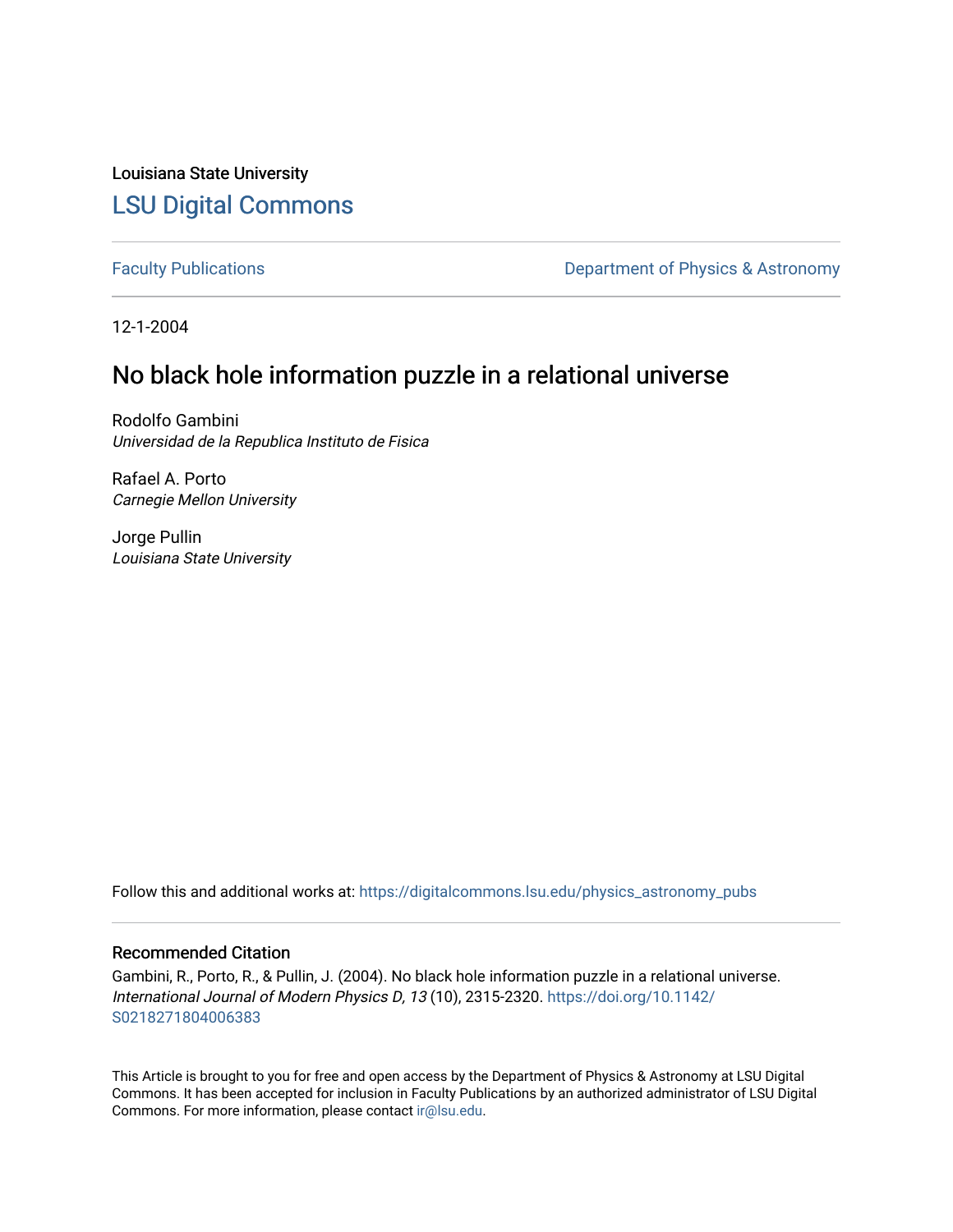## No black hole information puzzle in a relational universe

Rodolfo Gambini 1 , Rafael A. Porto <sup>2</sup> and Jorge Pullin 3

1. Instituto de Física, Facultad de Ciencias, Iguá 4225, esq. Mataojo, Montevideo, Uruguay.

2. Department of Physics, Carnegie Mellon University, Pittsburgh, PA 15213

3. Department of Physics and Astronomy, Louisiana State University, Baton Rouge, LA 70803-4001

(Dated: December 15th 2003)

The introduction of a relational time in quantum gravity naturally implies that pure quantum states evolve into mixed quantum states. We show, using a recently proposed concrete implementation, that the rate at which pure states naturally evolve into mixed ones is faster than that due to collapsing into a black hole that later evaporates. This is rather remarkable since the fundamental mechanism for decoherence is usually very weak. Therefore the "black hole information puzzle" is rendered de-facto unobservable.

Every physicist notes, upon first being introduced to quantum mechanics, that the role of the variable "t" is somewhat artificial. One is expected to believe the existence of a perfectly classical external clock to the system in observation and to treat time as a classical variable. This is clearly an approximation, that cannot ultimately be entirely accurate. After all, every clock will have some quantum fluctuations. This is particularly true in situations where quantum gravity effects may be of interest, since it is hard to imagine suitably "external and classical" clocks will be available at the relevant energies.

How does one do quantum mechanics without classical clocks? The idea consists in promoting all variables in the problem, including those one may wish to choose as the clock variables, to quantum operators. One then computes conditional probabilities for the variables one wishes to observe assuming the variables chosen as clock variables take certain desired values. If there is a single variable that (at least for a while) behaves approximately classically, we can call that variable t. Then the conditional probability of other variables of interest taking a given value x when t takes a certain value  $t_T$ ,  $P(x|t_T)$ , will approximately satisfy a Schrödinger equation. When there is no variable that is a good classical clock the relational approach is still valid and the conditional probabilities exist, but the interpretation of the probabilities as constituting a traditional Schrödinger picture does not.

This framework appears remarkably natural to address the "problem of time" in quantum gravity and was discussed in this context by Page and Wootters [\[1\]](#page-3-0). Unfortunately, in the case of general relativity, the presence of the constraints causes trouble. As discussed in great detail by Kuchař  $[2]$  it is not possible to have a meaningful relational description in traditional canonical quantum gravity. Since all observables of the theory are also "perennials" (they have vanishing Poisson brackets with the Hamiltonian constraint) none of them is suitable as a "clock". Page and Wootters attempt to bypass this by choosing to build the relational framework in terms of quantities that do not have vanishing Poisson brackets with the constraints (that is, they choose to work at the kinematical level.) However, quantum mechani-

cally, the states that are annihilated by the constraints are expected to be distributional within the space of kinematical states and do not lead to a good probabilistic interpretation. Kuchař showed in model systems that the resulting propagators are proportional to the Delta function and therefore "they don't propagate" [\[2\]](#page-3-1).

We have recently introduced new discretization scheme for general relativity [\[3](#page-3-2)]. The resulting discrete theory contains solutions that are arbitrarily close to those of general relativity, yet is free of constraints. Therefore the major conceptual objections to using the relational approach to solving the problem of time are removed. We have discussed in some detail the application of this approach in ref. [\[4\]](#page-3-3).

In quantum mechanics with a relational time, since the clock is not perfect, it is inevitable that pure quantum states evolve into mixed quantum states. This is what brings us to the black hole information paradox. In 1973 Hawking [\[5\]](#page-3-4) noted using quantum field theory on curved space-time techniques, that a black hole with mass M will emit radiation as if it were at a temperature,

$$
T = \frac{\hbar}{8\pi kM} \tag{1}
$$

where  $k$  is Boltzmann's constant. Black holes are therefore not ever-living anymore since they lose mass through the emitted radiation. It is expected that eventually black holes evaporate completely and the only thing left is the outgoing radiation. This brings about the black hole information puzzle. Suppose one prepares a pure quantum state and collapses it to form a black hole. Eventually all that is left is a thermal state of the outgoing radiation, which is a mixed state. Therefore the pure state has evolved into a mixed state.

In a world where unitarity rules, this is a problem. Unitarity rules in the idealized world of Schrödinger quantum mechanics, with its perfect clocks. In the more realistic world of quantum mechanics with a relational time, the lack of perfect clocks means pure states evolve into mixed states naturally. The black hole information "problem" will only arise if somehow black holes were more efficient at destroying the coherence of pure states than the lack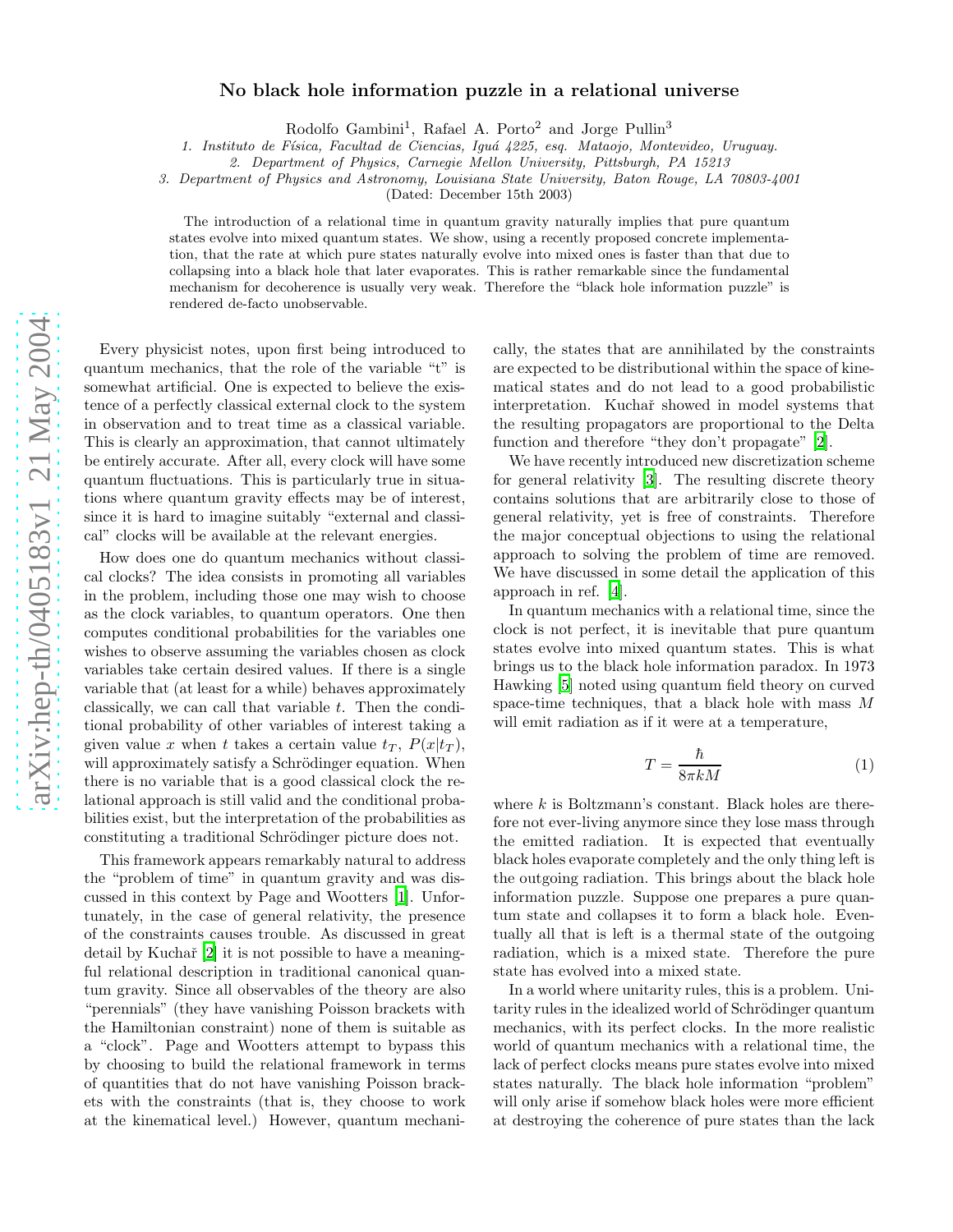of a perfect clock. Here we will attempt to estimate if this is the case.

Several alternatives have been proposed as solutions of the black hole information problem. A good brief summary can be found in the paper by Giddings and Thorlacius [\[6\]](#page-3-5). Hawking [\[7\]](#page-3-6) had proposed that unitarity is lost in quantum mechanics due to interactions with virtual black holes forming the "space-time foam". This approach has been criticized on the grounds that it leads to the loss of the conservation of energy [\[8](#page-3-7)]. It should be noted that our proposal, although it has in common with Hawking's that it leads to pure states evolving into mixed states, does conserve energy due to the particular form of decoherence (it is a Lindblad [\[9\]](#page-3-8) type of evolution, but it is governed by the Hamiltonian and automatically guarantees its conservation, see [\[4\]](#page-3-3).) It should be noted that other effects, like the production of virtual pairs of black holes [\[8](#page-3-7)] or the entanglement of the clock and the system upon evolution could lead to lack of conservation of energy, but to a first approximation energy is conserved in our approach. A second alternative that was proposed as a solution to the paradox is that the black hole does not evaporate completely, and a "remnant" containing all the information is left. A challenge for proponents of this approach is to find a satisfactory description of the remnants and to avoid infinite production rates [\[10\]](#page-3-9). Finally, a third avenue is to attempt to find a way to send the information out with the outgoing radiation in a process similar to quantum teleportation. A main concern is to find dynamics that is non-local enough to achieve the teleportation. Susskind has argued that string theory is non-local enough in this sense [\[11\]](#page-3-10). A very recent and attractive proposal along these lines is due to Horowitz and Maldacena [\[12](#page-3-11)] in which they propose giving a boundary condition at the singularity that transfers information to the outgoing radiation in a process similar to quantum teleportation. Recently Gottesman and Preskill have shown that one may still face non unitarities within this scheme [\[13](#page-3-12)].

We now proceed to describe our proposal. We have recently presented a detailed calculation of the rate of decoherence of a pure state in the relational picture emerging from discrete quantum gravity. The result is that the time for losing complete coherence is given by [\[4](#page-3-3)],

$$
t_{\text{coherence loss}} \sim \frac{1}{\omega^2 t_{\text{Planck}}},\tag{2}
$$

where  $\omega$  is the frequency associated with the spread of energy of the possible states of the system under study. For a system with two energy levels, it would be the transition frequency. The details of the derivation of this formula are lengthy [\[4,](#page-3-3) [14\]](#page-3-13) and not germane to what we are discussing, but it can be remarked that the formula appears quite natural: a system with states with big energy differences will tend to decohere more rapidly, and the natural scale for decoherence due to quantum gravity

ought to be the Planck scale. So one could arrive to the preceding formula just on dimensional analysis considerations. The resulting effect is very small. It is conceivable that it could be observed experimentally in the future, but it appears inaccessible to current technology [\[4\]](#page-3-3).

If we now consider a black hole, the energy fluctuations in the system are characterized by,  $kT = \hbar/8\pi M$ , which yields a frequency,  $\omega = kT/\hbar = 1/8\pi M$  (we use units in which  $G = c = 1$ .) It is clear that extrapolating our formula, which was derived for a quantum mechanical system, to a situation like a black hole can only be considered as a first approach, and to give a rough order-of-magnitude estimation of the effect. More detailed modeling is clearly needed, but at the moment a reliable model with a detailed microscopic description of the black hole seems beyond the reach of the state of the art of the field.

Combining with our formula for the decoherence time we find that the system "black hole plus pure state" just due to the possible quantum fluctuations of the black hole radiation, will decohere in a time (from the point of view of an external observer at a fixed distance from the hole),

$$
t_{\rm BH\,deco} \sim \frac{(8\pi M)^2}{t_{\rm Planck}}.\tag{3}
$$

On the other hand, the pure state will lose coherence through the complete evaporation of the black hole in a time [\[15\]](#page-3-14),

$$
t_{\text{evaporation}} = (M/M_p)^3 t_{\text{Planck}} \tag{4}
$$

For the black hole evaporation to be faster than the natural decoherence of the state, we have,

$$
M < (8\pi)^2 M_{\text{Planck}},\tag{5}
$$

that is, the black hole should be smaller than 631 Planck masses. For such microscopic black holes the semiclassical picture in which Hawking radiation is emitted is not valid and therefore one cannot formulate the information paradox in the traditional sense. An analysis of this case would require a full quantum gravity calculation.

The reader may wonder why is the mass limit so small? The reason is that the loss of unitarity of the relational theory is produced by the fluctuations in energy of the radiation emerging from the black hole, and those fluctuations increase when the black hole is smaller. That is, a smaller black hole will evaporate faster, but it will also decohere faster in the relational picture. It should also be noted that our approach does not preclude the loss of information through tunneling to another hypothetical semiclassical region beyond the singularity inside the black hole. In fact it provides a natural mechanism to achieve such regions [\[16\]](#page-3-15).

Summarizing, we have argued that the correct way to view quantum mechanics in a realistic universe where